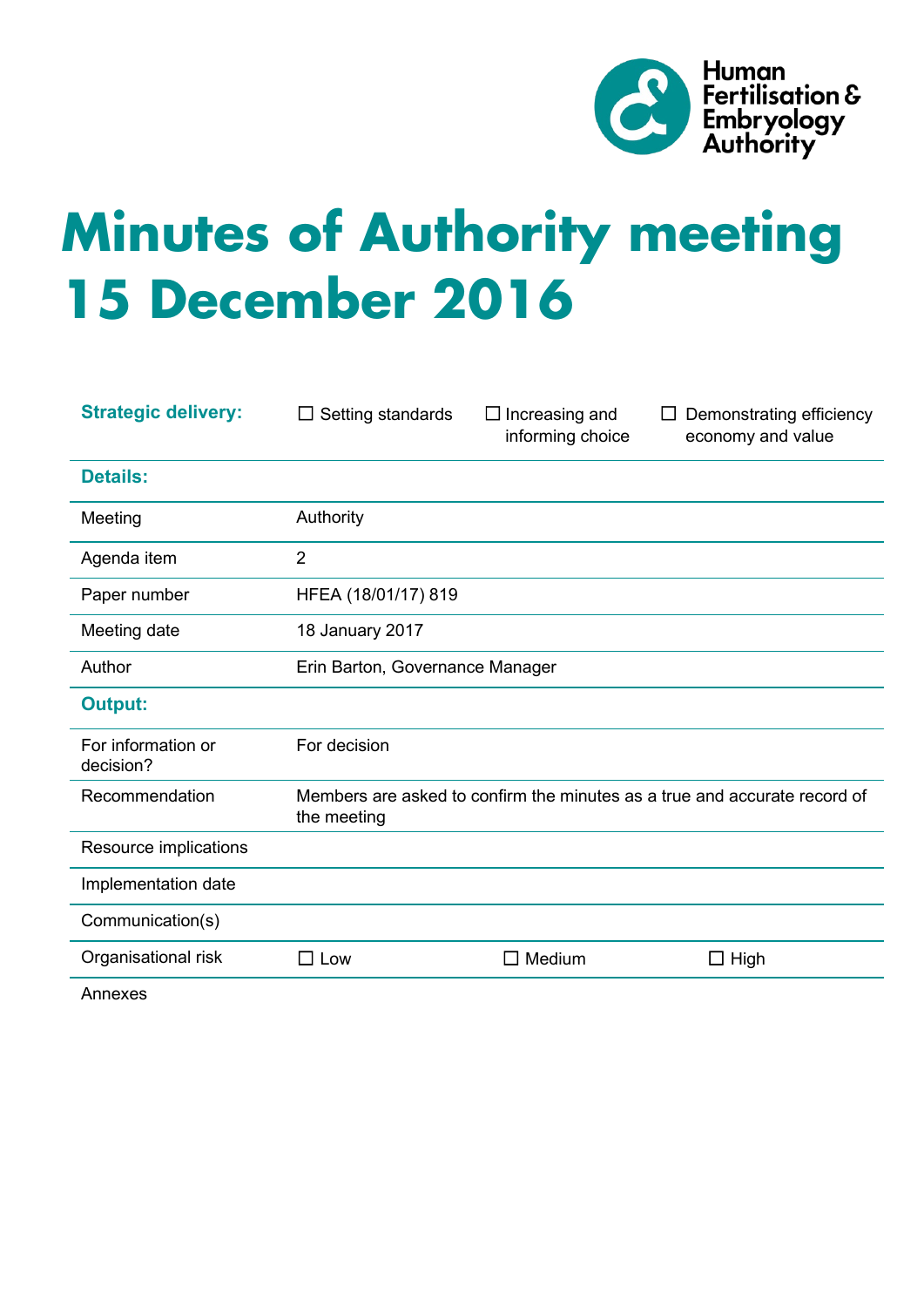## **Minutes of the Authority meeting on 15 December 2016 held at ETC Venues, Victoria, 1 Drummond Gate, London SW1V 2QW**

| Members present      | Sally Cheshire (Chair)<br>Rebekah Dundas<br>Dr Andy Greenfield<br>Yacoub Khalaf<br>Margaret Gilmore | <b>Ruth Wilde</b><br>Dr Anne Lampe<br><b>Anthony Rutherford</b><br>Kate Brian<br><b>Bobbie Farsides</b> |
|----------------------|-----------------------------------------------------------------------------------------------------|---------------------------------------------------------------------------------------------------------|
| Apologies            | <b>Bishop Lee Rayfield</b><br>Anita Bharucha                                                        |                                                                                                         |
| Observers/Presenters | (Department of Health)                                                                              |                                                                                                         |
| Staff in attendance  | Erin Barton<br>Peter Thompson<br><b>Juliet Tizzard</b><br>Catherine Drennan<br>Anna Rajakumar       |                                                                                                         |

#### **Members**

There were 10 members at the meeting, 6 lay members and 4 professional members

## **1. Welcome, apologies and declarations of interest**

- **1.1.** The Chair opened the meeting by welcoming Authority members and members of the public. As with previous meetings, it was being audio recorded and the recording would be made available on the HFEA website to enable interested members of the public who were not able to attend the meeting to listen to the HFEA's deliberations.
- **1.2.** Apologies were received from Bishop Lee Rayfield and Anita Bharucha.
- **1.3.** The Chair welcomed Bobbie Farsides, Professor of Clinical and Biomedical Ethics at the Brighton and Sussex Medical School, who had just been appointed to the Board. The Chair also said farewell to Rebekah Dundas who had been a member of the Authority for a decade, as this was her last meeting.
- **1.4.** Declarations of interest were made by:
	- Ruth Wilde (Senior Fertility Counsellor at a licensed centre).
	- Kate Brian (Regional organiser for London and the South East for Infertility Network UK)
	- Yacoub Khalaf (Person Responsible at a licensed centre)
	- Anthony Rutherford (Person Responsible at a licensed centre)

## **2. Minutes of Authority meeting held on 16 November 2016**

**2.1.** Members agreed the minutes of the meeting held on 16 November, for signature by the Chair.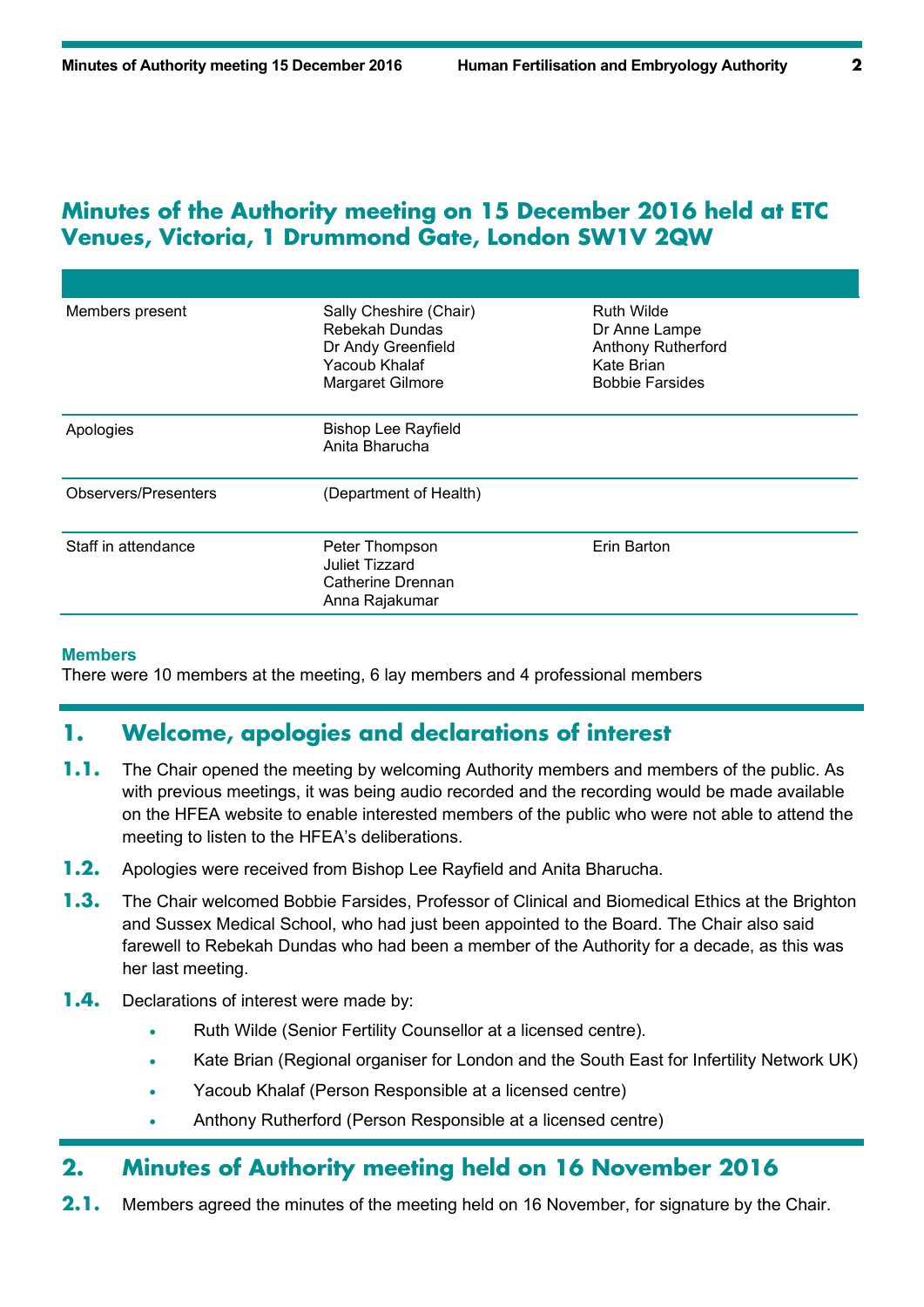## **3. Mitochondrial donation**

- **3.1.** The Chair introduced the main topic of the meeting; to decide whether to approve the use of mitochondrial donation techniques in clinical practice in the UK. Members were reminded of the long history behind the decision including the establishment of an independent expert panel of scientists and clinicians in 2011 to consider the safety and efficacy of mitochondrial donation techniques, in particular pronuclear transfer (PNT) and maternal spindle transfer (MST).
- **3.2.** Regulations were debated and passed by Parliament in February 2015 and a regulatory framework was put in place for when the regulations came into force in October that year. It was widely understood during the Parliamentary debates that the HFEA would need to take a decision, based on research evidence, as to when it would be ethical to move from research to clinical treatment. Early in 2016 key pieces of research had been published which led the HFEA to reconvene the expert panel for a fourth time. Their report, which was published on 30 November 2016, suggested that research had progressed to the point where we should consider offering it in clinical treatment.

#### **Safety and efficacy**

- **3.3.** Authority member and Chair of the expert panel, Dr Andy Greenfield, introduced the report and presented an overview of the most recent research using MST and/or PNT. The expert panel reviewed this research extensively and formed a considered judgement that the blastocysts produced using these techniques were of sufficient quality to be considered for use in clinical practice. The panel concluded that it was now appropriate to offer mitochondrial donation techniques as a clinical risk reduction treatment for carefully selected patients.
- **3.4.** The panel's main concern was a phenomenon referred to as 'reversion' observed in research on embryonic stems (ES) cell lines derived from embryos generated using these techniques. In a minority of cases, mtDNA carried over with the maternal spindle or parental pronuclei could come to predominate after extended periods of culture in vitro. The Chair of the expert panel explained the difficulties in interpreting the significance of this data. ES cells were not an exact model for post-implantation development in vivo. If reversion did occur in vivo, there was the possibility that a child might be born with a mitochondrial disease following MST or PNT.

#### **Patient selection criteria**

- **3.5.** Currently, many families with such inherited diseases had no effective treatment options for avoiding transmission of mitochondrial diseases to offspring. The Chair of the expert panel explained that the use of pre-implantation genetic diagnosis (PGD) to detect mtDNA mutations was difficult and variably successful, especially in those patients in whose germ line there were likely to be high levels of heteroplasmy or homoplasmy for the abnormal mtDNA (this meant they had either a high proportion of abnormal mtDNA or all abonormal mtDNA).
- **3.6.** In light of recent research and the potential risk of reversion, the panel believed that it would currently be inappropriate to offer MST or PNT to patients who were likely to have an unaffected child using PGD. However, the expert panel recommended that MST and PNT should be offered as a risk reduction strategy to selected patients for whom PGD would be inappropriate.
- **3.7.** The Chair of the expert panel provided clarification on the following points: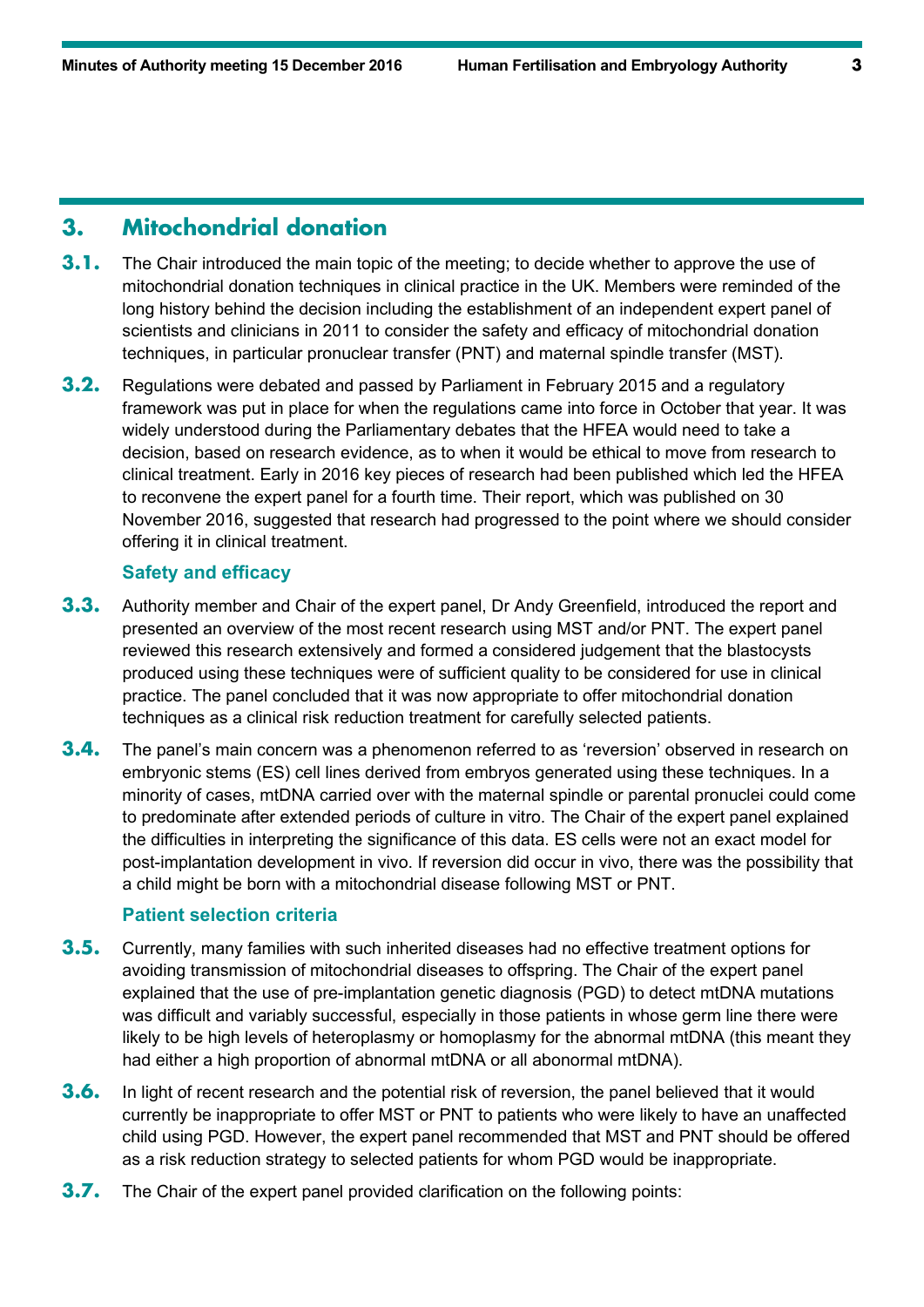- Recent research did not indicate any significant difference between the two techniques, MST and PNT, with regard to safety, efficacy or the risk of reversion.
- Identification of patients suitable for MST or PNT on a case-by-case basis would be a matter of clinical judgement.
- PGD should not be necessary following MST or PNT on the basis that the embryologists performing these techniques would be highly skilled and performing a biopsy may cause further damage to the embryo. Prenatal testing was a more effective form of follow-up because reversion occurred post-implantation.
- The expert panel did not prescribe any definitive response to adverse incidents following either technique and the Authority would exercise their best judgment based on the circumstances. Members should be reassured that the embryologists permitted to use these techniques would have demonstrated that they could meet very high standards.
- The recommendation to offer treatment to a narrower cohort of patients initially was an ethical decision and was not based on any scientific evidence that it was easier to demonstrate efficacy or safety in these patients.
- It was unclear whether ES cells in culture would behave in the same way as a developing embryo. Therefore, the panel believed that further research using ES cells may not provide greater understanding of reversion. Gaining further knowledge of possible reversion in human embryos would require further research using clinical data.
- The panel recommended consideration of haplogroup matching because risks associated with a mito-nuclear mismatch were currently theoretical. They recommended that if these techniques were to be used in clinical practice, the latest evidence regarding how mitochondrial DNA haplotypes affected mito-nuclear interactions should be considered in order to inform the donor selection process.
- **3.8.** Members stressed the importance of monitoring clinical outcomes and ensuring that a robust system was in place to collect this data. All data collected on clinical outcomes should be reviewed. Some members felt that it would also be useful to review current guidance on PGD for mitochondrial disorders, as well as the process for collecting clinical outcomes for PGD.
- **3.9.** Given the novelty of these techniques, members felt that the provision of expert information and counselling were of paramount importance in managing patients' expectations, both during and after treatment. Members also felt that it was important to regularly review patient information and guidance for clinic staff when data on clinical outcomes became available.
- **3.10.** Members considered that, with a small number of potential patients and donors currently waiting for this treatment, any patients who chose to identify themselves in the media would be at risk of the donor identifying any resulting children. Members acknowledged that, whilst it was not possible to prevent patients from making these decisions, the implications of such a decision should be discussed during counselling.
- **3.11.** Members were asked to consider the safety and efficacy of the techniques and decide whether research on MST and/or PNT had now progressed to such a point where it would be appropriate to allow either technique in clinical practice.

Further to this, if the Authority agreed the above, they were asked to consider whether these techniques should initially be offered only to a narrower cohort of patients, who met specific criteria identified in the expert panel's report.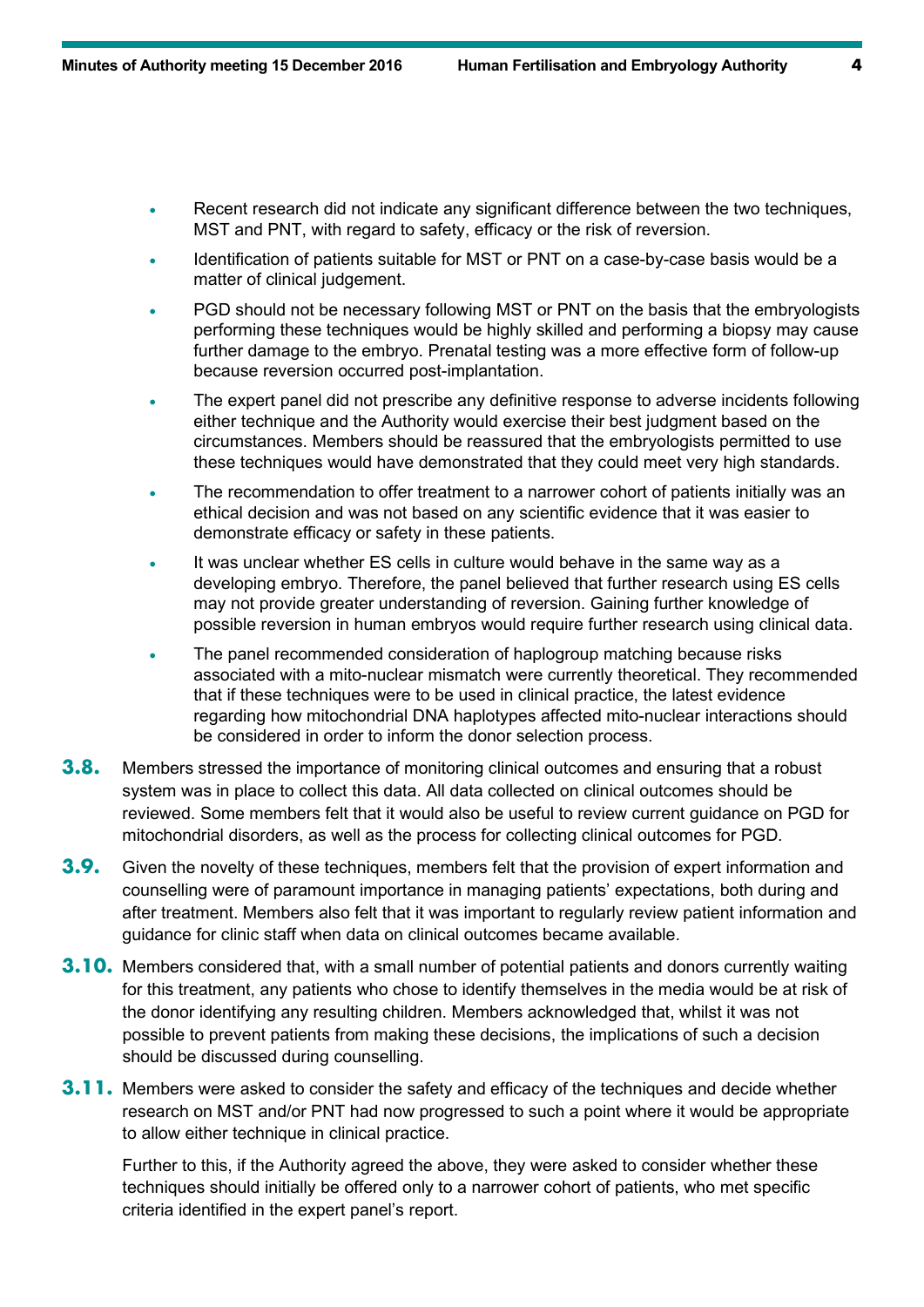**Decision:** After an extensive and detailed debate, all members agreed with the panel's recommendation to approve the use of mitochondrial donation techniques in clinical practice in the UK as a risk reduction strategy for selected patients for whom preimplantation genetic diagnosis (PGD) would be inappropriate. The Chair confirmed that both Bishop Lee Rayfield and Anita Bharucha had also communicated their agreement with the panel's recommendation.

**3.12.** The Chair stressed the importance of a unanimous but cautious approach, and assured members that all of their concerns would be taken into consideration. Members agreed to continue to work with the Executive to implement any necessary changes.

#### **Licensing framework**

- **3.13.** The Scientific Policy Manager reminded members of the previously agreed regulatory framework and explained that the decision to offer the treatment to the narrower cohort of patients would require some changes to the guidance and process for approving applications.
- **3.14.** The Scientific Policy Manager informed members that in order to implement the expert panel's recommendation, an additional requirement would need to be introduced into the Code of Practice guidance, that mitochondrial donation could only be offered to patients for whom PGD was not appropriate. Further to this, an additional requirement was proposed in General Direction 0008 and the Code of Practice Guidance which would be reflected in the Guidance Note for use by the Statutory Approvals Committee. These additions would support the explicit narrowing of the scope to those for whom PGD was not clinically prescribed or recommended. The additional wording would provide guidance around the threshold for such patients.

### **Implementing the patient selection criteria**

Members were asked to:

- agree the proposed approach for considering patient selection
- agree changes to the Code of Practice Guidance Note 33 on mitochondrial donation and referenced explanatory note designed to aid the Statutory Approvals Committee
- agree changes to paragraph 7 of General Direction 0008
- agree that the amendments of any relevant decision trees and patient application forms should be delegated to the appropriate Committees.
- **3.15.** Members raised concerns about the availability of clinical geneticists with the relevant expertise in mitochondrial disease to support both the Licence Committee and the Statutory Approvals Committee at the different stages of approval. Members were reassured that a number of appropriately qualified experts had already been identified as potential peer reviewers and specialist advisors, and that committees could call upon international expertise to avoid any potential conflict of interest in such a narrow field.

**Decision:** All members agreed with the proposed updates subject to minor amendments to the wording, and on the basis that all of their concerns would be addressed in the relevant documentation.

#### **Prenatal testing**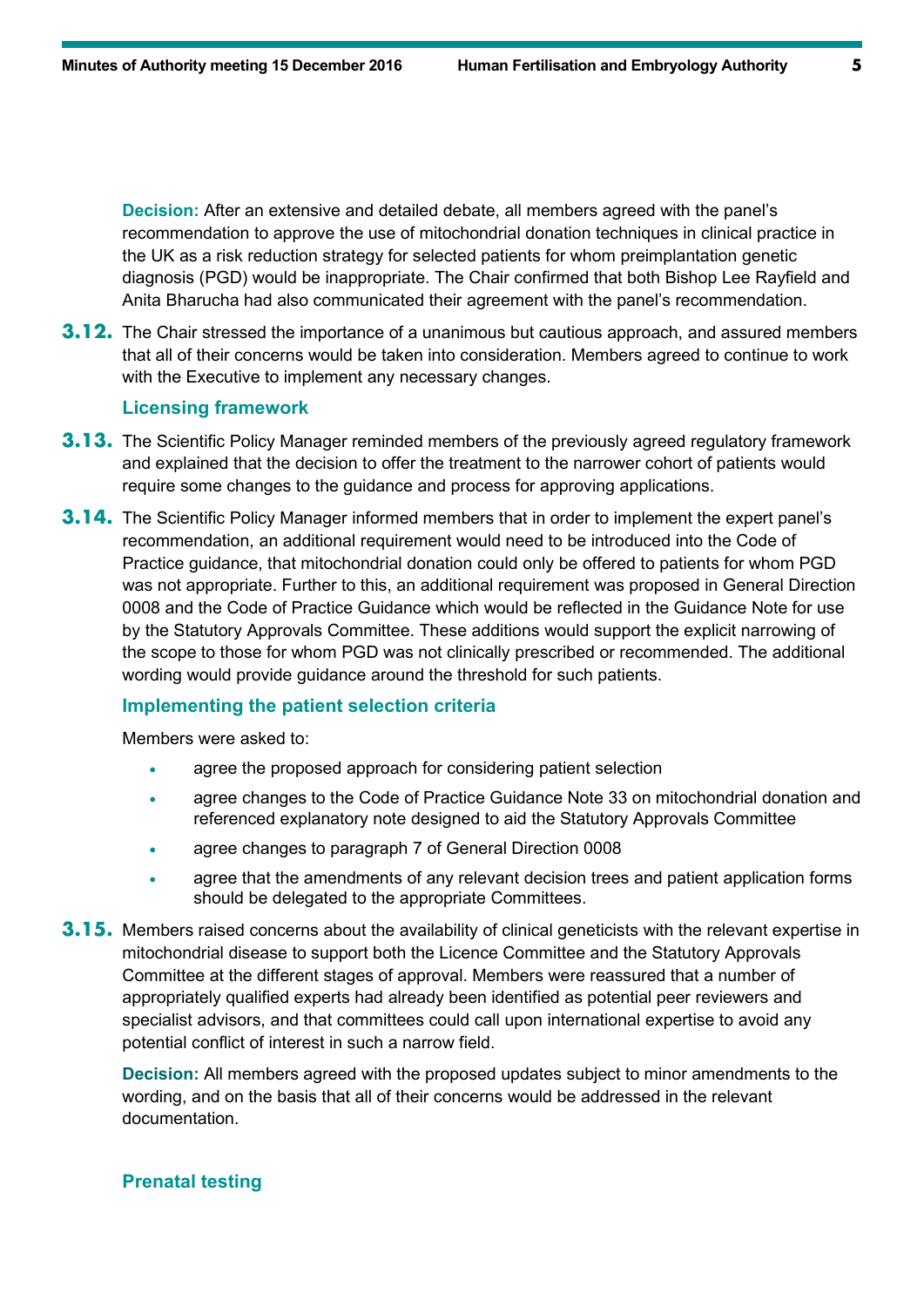- **3.16.** The Scientific Policy Manager explained that due to the known risk of reversion, the panel had suggested that prenatal testing should be offered to all women undergoing treatment, but recognised that it was unlikely that all women would accept this offer and that they would be under no obligation to do so. The panel also felt it was important to counsel patients on the risk of miscarriage associated with these techniques.
- **3.17.** Members were asked to agree changes to the Code of Practice Guidance Note 33 on mitochondrial donation recommending prenatal testing to all those who underwent mitochondrial donation.

**Decision:** All members agreed with the proposed updates.

#### **Assessing embryologists' competency**

- **3.18.** The Authority had previously agreed that in order for a clinic to vary their licence to include mitochondrial donation techniques, the PR must demonstrate that the embryologists who would be performing these techniques were able to meet a predetermined set of performance indicators.
- **3.19.** In light of recent research, the panel recommended the following thresholds be applied:
	- **Embryo survival rates** must exceed 70%
	- **Blastocyst development rates** must be no less than 50% of that observed in the control embryos at day 5. Where possible, controls should be age-matched to the karyoplast donor
	- **Rates of carryover of mtDNA** should not on average exceed 2% and be no greater than 10% per embryo. (Hyslop et al - After optimisation, mtDNA carryover was reduced to <2% in the majority (79%) of PNT blastocysts so this would be achievable)

The panel noted that these parameters would need to be reviewed, as the techniques developed over time.

**3.20.** Some members were concerned that the wording used may prohibit a more flexible application of the thresholds where this might be appropriate, but were reassured that the performance indicators would be achievable by appropriately qualified staff.

**Decision:** Members agreed with the panel's recommended performance indicators, subject to further consideration of the wording.

## **4. Chair's signature**

I confirm this is a true and accurate record of the meeting.

**Signature**